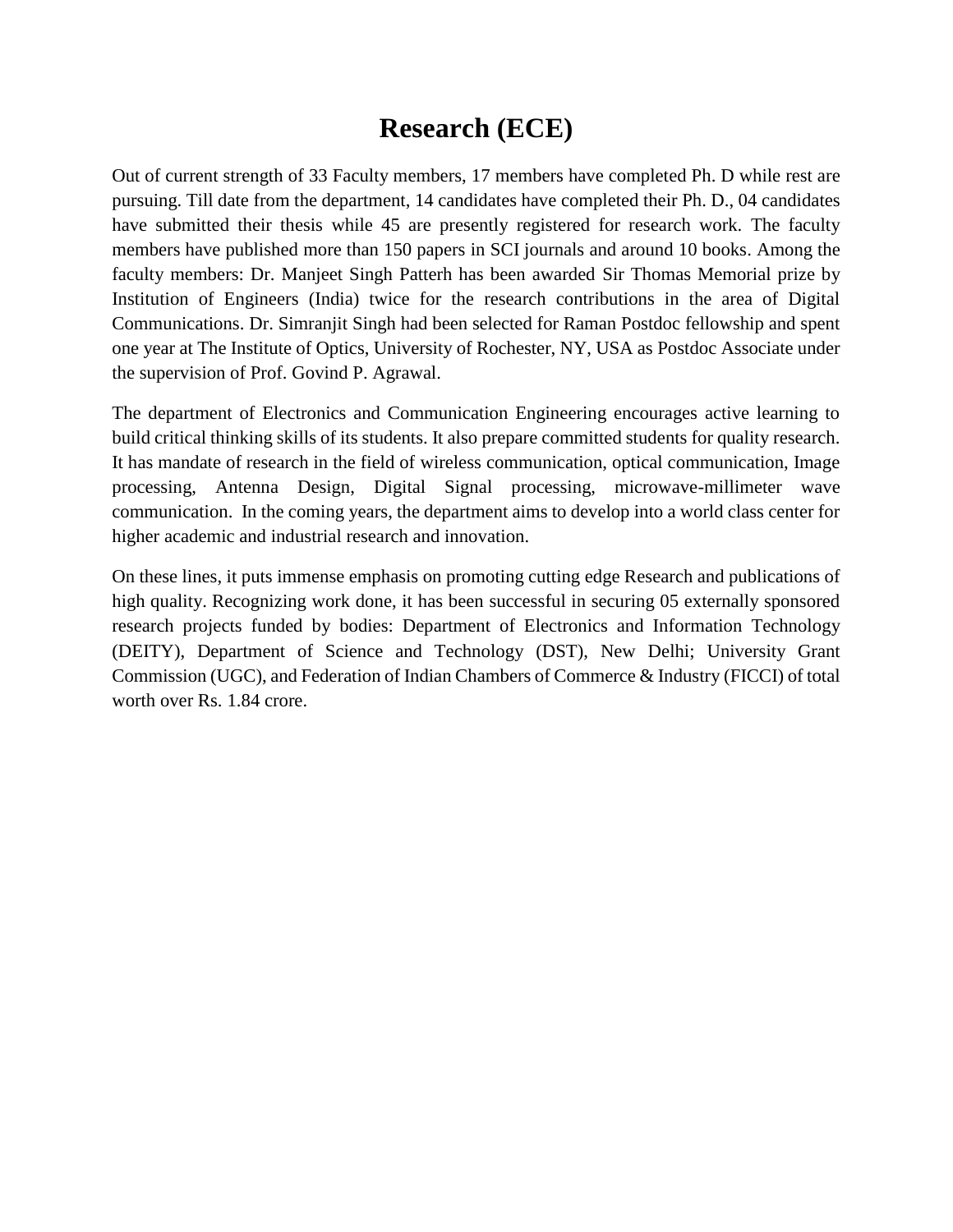| Sr.<br>No. | Name of funding scheme                                           | <b>Funded</b><br><b>Agency</b> | <b>Sanctioned</b><br>Amount (in Rs.) | Supervisor/s                                                                                                               |
|------------|------------------------------------------------------------------|--------------------------------|--------------------------------------|----------------------------------------------------------------------------------------------------------------------------|
| 1.         | Visvesvaraya Ph. D. Scheme                                       | <b>DEITY</b>                   | $1,10,00,000/$ -                     | Dr. Manjit Singh Bhamrah<br>Dr. Ranjit Kaur<br>Dr. Simranjit Singh Tiwana<br>Dr. Simranjit Singh<br>(Faculty Co-ordinator) |
| 2.         | <b>INSPIRE</b> fellowship                                        | <b>DST</b>                     | $22,68,000/$ -                       | Dr. Sonia Goyal<br>Dr. Ranjit Kaur                                                                                         |
| 3.         | Women Scientist Award-A                                          | <b>DST</b>                     | $22,75,000/$ -                       | Dr. Manjit Singh Bhamrah                                                                                                   |
| 4.         | C V Raman Fellowship for<br><b>African Candidates</b>            | <b>FICCI</b>                   | $2,85,000/-$                         | Dr. Simranjit Singh                                                                                                        |
| 5.         | Raman Postdoc Fellowship<br>(Availed by Dr. Simranjit)<br>Singh) | <b>UGC</b>                     | 26,00,000/                           | Prof. Govind P. Agrawal<br>(University of Rochester,<br>USA)                                                               |

## **Current funded Projects (By outside organizations)**

## **Details of Research Scholars working under various schemes:**

| Sr.<br>No. |                                    | Name of Candidate & Photo | <b>Name of Supervisor/s</b> |  |
|------------|------------------------------------|---------------------------|-----------------------------|--|
|            | Visvesvaraya Ph. D. Scheme (DEITY) |                           |                             |  |
| 1.         |                                    | Er. Mandeep Singh         |                             |  |
| 2.         |                                    | Er. Monika                | Dr. Simranjit Singh         |  |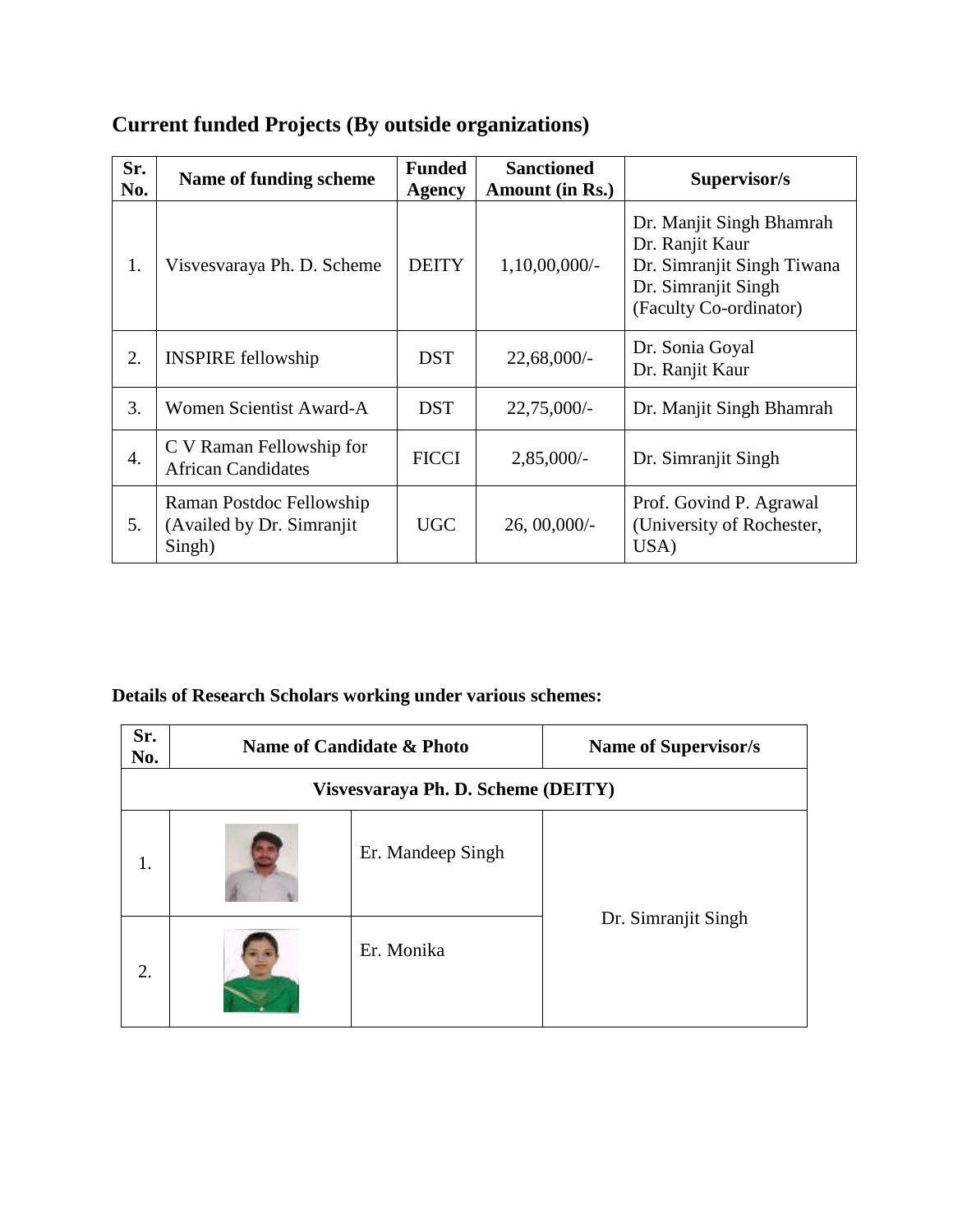| 3. | Er. Veenu            | Dr. Simranjit Singh Tiwana                   |
|----|----------------------|----------------------------------------------|
| 4. | Er. Ramandeep Kaur   |                                              |
| 5. | Er. Preeti           | Dr. Ranjit Kaur                              |
| 6. | Er. Kamalpreet Singh | Dr. Ranjit Kaur<br>Dr. Amandeep Singh Sappal |
| 7. | Er. Aruna Rani       | Dr. Manjit Singh Bhamrah                     |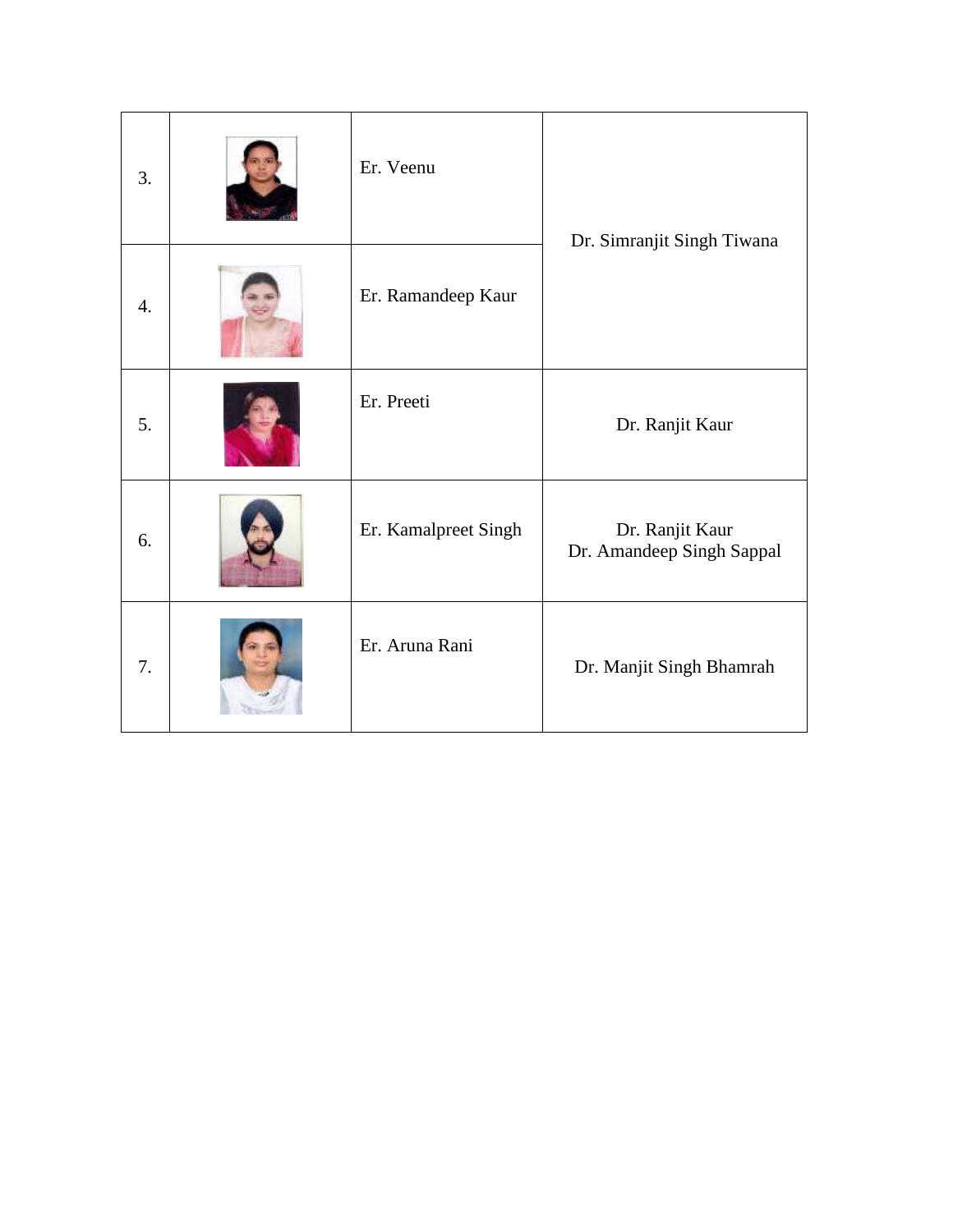| Sr.<br>No.                                         | Name of Candidate & Photo |                          | <b>Name of Supervisor/s</b>        |
|----------------------------------------------------|---------------------------|--------------------------|------------------------------------|
| <b>INSPIRE AWARDED (UGC)</b>                       |                           |                          |                                    |
| 8.                                                 |                           | Er. Satinder Singh Mohar | Dr. Sonia Goyal<br>Dr. Ranjit Kaur |
| <b>Women Scientist Award-A</b>                     |                           |                          |                                    |
| 9.                                                 |                           | Er. Ajaybeer Kaur        | Dr. Manjit Singh Bhamrah           |
| <b>C V Raman Fellowship for African Candidates</b> |                           |                          |                                    |
| 10.                                                |                           | Er. Djima Kassengne      | Dr. Simranjit Singh                |

\* For more information of candidates please visit research section at *www.punjabiuniversity.ac.in*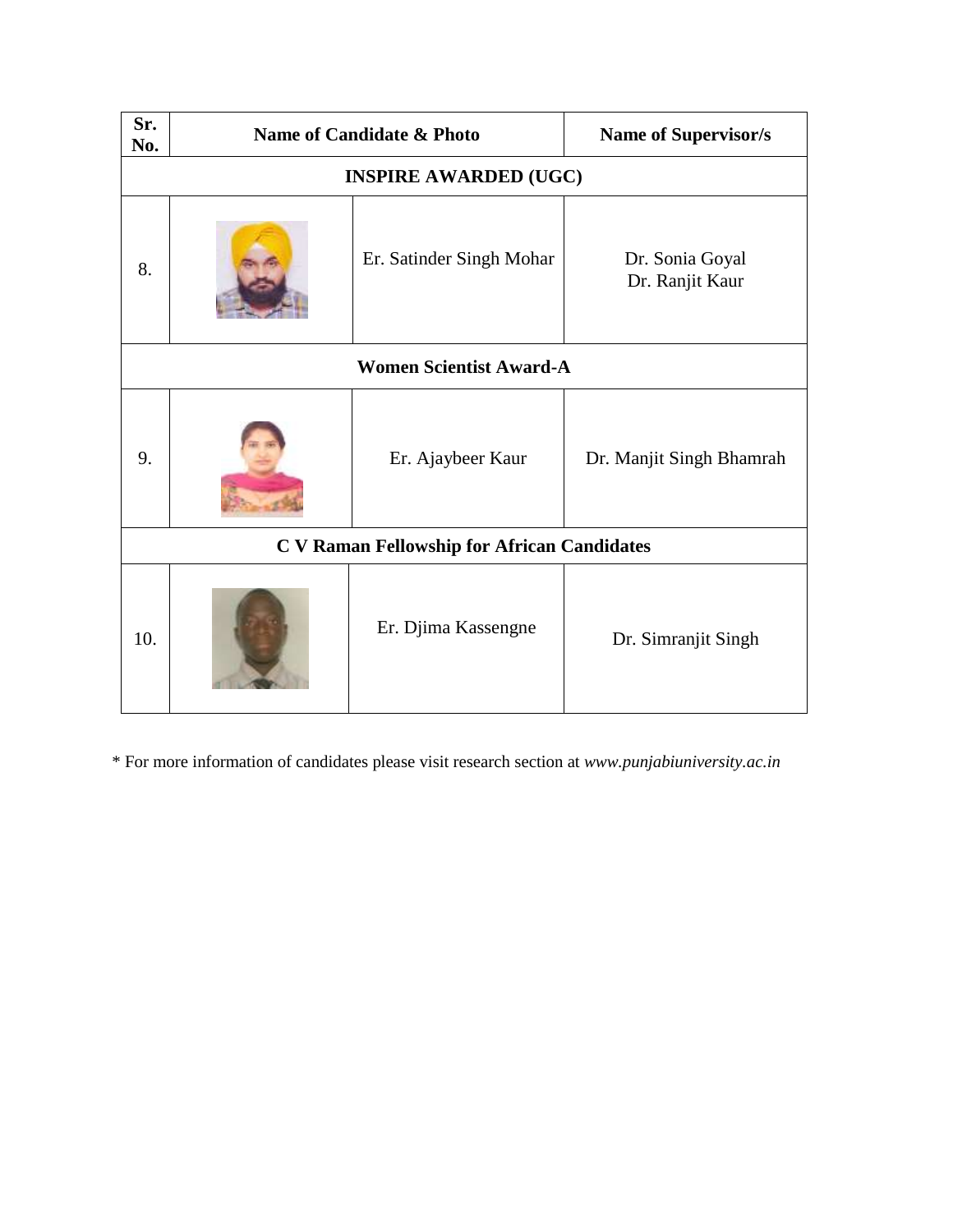| Sr.<br>No.             | <b>Name of Candidate</b>     | <b>Name of Supervisor/s</b> |  |  |
|------------------------|------------------------------|-----------------------------|--|--|
|                        | Ph. D. Completed             |                             |  |  |
| 1.                     | <b>Munish Rattan</b>         | Dr. Manjeet Singh Patterh   |  |  |
| 2.                     | <b>Amandeep Singh Sappal</b> |                             |  |  |
| 3.                     | Charanjit Singh              |                             |  |  |
| 4.                     | Deepak Saini                 | Dr. Sanjeev Kumar           |  |  |
| 5.                     | Vibha Aggarwal               | Dr. Manjeet Singh Patterh   |  |  |
| 6.                     | Ranjit Kaur                  |                             |  |  |
| 7.                     | Rakesh Sethi                 |                             |  |  |
| 8.                     | Gopal Krishan                |                             |  |  |
| 9.                     | Kulwinder Singh              |                             |  |  |
| 10.                    | Gagandeep Kaur               | Dr. Gurmeet Kaur            |  |  |
| 11.                    | Harjinder Singh              | Dr. Manjeet Singh Patterh   |  |  |
| 12.                    | Rajbir Kaur                  |                             |  |  |
| 13.                    | Reecha Sharma                |                             |  |  |
| 14.                    | Sonia Goyal                  |                             |  |  |
| <b>Ph.D. Submitted</b> |                              |                             |  |  |
| 15.                    | Karamdeep Singh              | Dr. Gurmeet Kaur            |  |  |
| 16.                    | <b>Beant Kaur</b>            |                             |  |  |
| 17.                    | Indu Bala                    | Dr. Manjit Singh Bhamrah    |  |  |
| 18.                    | Nidhi                        |                             |  |  |

## **Registered Ph.D. Research Scholars with Respective Supervisors**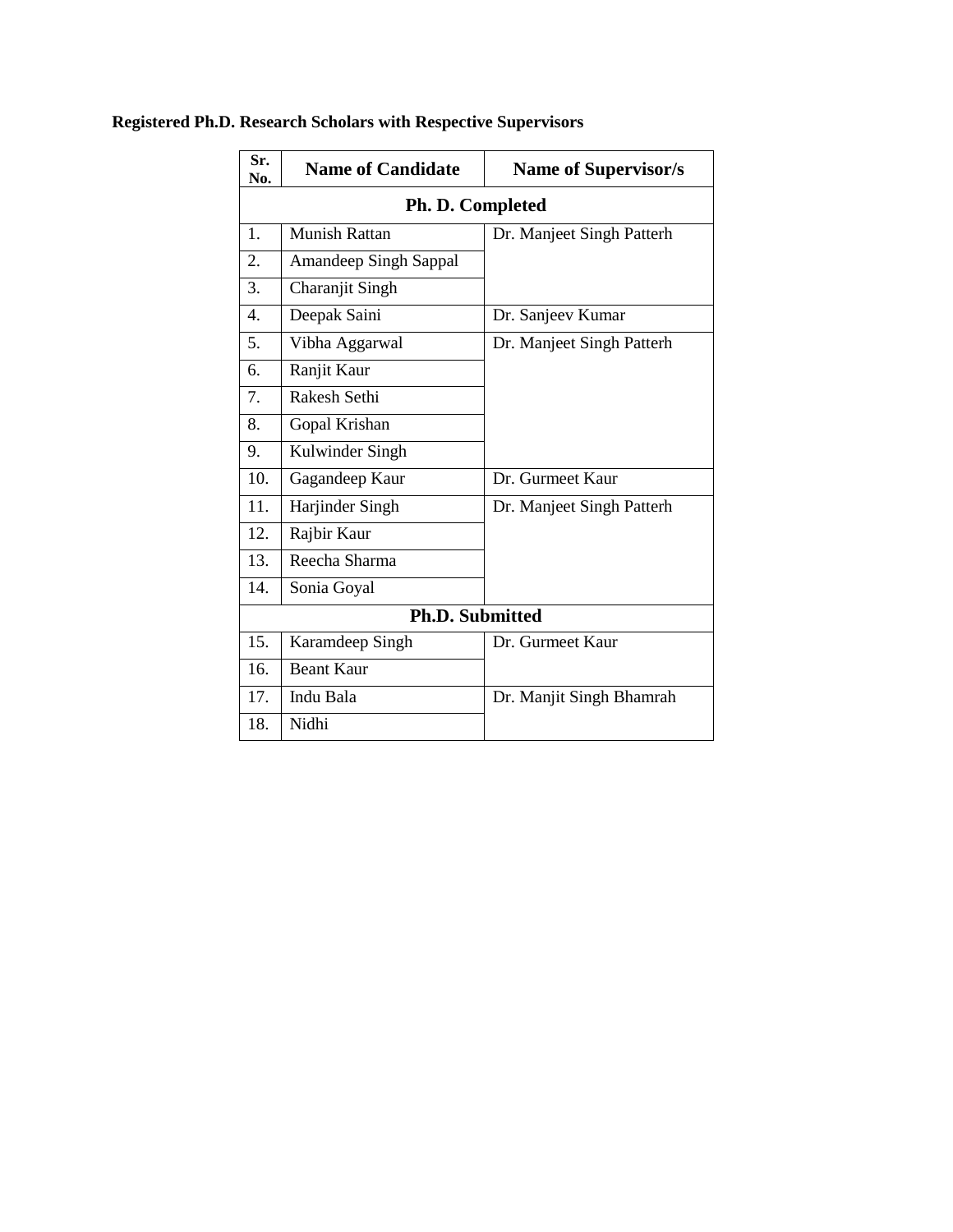| S.<br>No.                 | <b>Name of Candidate</b> | <b>Name of Supervisor/s</b>           |  |
|---------------------------|--------------------------|---------------------------------------|--|
| Ph. D. Pursuing           |                          |                                       |  |
| 1.                        | SangeetPal Kaur          | Dr. Ranjit Kaur                       |  |
| 2.                        | <b>Harmeet Singh</b>     | Dr. Amandeep Singh Sappal             |  |
| 3.                        | Mandeep Kaur             | Dr. Charanjit Singh                   |  |
| 4.                        | Monika                   | Dr. Simranjit Singh, Dr. Amit Wason   |  |
| 5.                        | Harmanjot Singh          | Dr. Simranjit Singh                   |  |
| 6.                        | Karan Aggarwal           | Dr. Manjit Singh Bhamrah              |  |
| 7.                        | Kiranjot Kaur            | Dr. Manjeet Singh Patterh             |  |
| 8.                        | Ankita Aggarwal          | Dr. Gurmeet Kaur                      |  |
| 9.                        | Mridula                  | Dr. Amandeep Singh Sappal             |  |
| 10.                       | Ajaybeer Kaur            | Dr. Manjit Singh Bhamrah              |  |
| 11.                       | Amandeep Singh           |                                       |  |
| 12.                       | Jaspreet S Kaleka        | Dr. Charanjit Singh                   |  |
| 13.                       | Mandeep Kaur             | Dr. Ranjit Kaur                       |  |
| 14.                       | <b>Gurpreet Kaur</b>     | Dr. Gurmeet Kaur                      |  |
| 15.                       | Shalini Dhingra          | Dr. Amandeep Singh Sappal             |  |
| 16.                       | Amrit Kaur               |                                       |  |
| 17.                       | Sandeep Goyal            | Dr. Ranjit Kaur                       |  |
| 18.                       | Ekambir Sidhu            | Dr. Charanjit Singh                   |  |
| 19.                       | Gurwinder Kaur           | Dr. Ashwani Kumar                     |  |
| 20.                       | Preeti                   | Dr. Ranjit Kaur, Dr. Damanpreet Singh |  |
| 21.                       | Veenu Kansal             | Dr. Simranjit Singh                   |  |
| 22.                       | Sunita Rani              | Dr. Jagtar Singh                      |  |
| 23.                       | Mandeep Singh            | Dr. Simranjit Singh                   |  |
| 24.                       | <b>Manpreet Kaur</b>     | Dr. Jagtar Singh                      |  |
| 25.                       | Aruna Rani               | Dr. Manjit Singh Bhamrah              |  |
| 26.                       | Kamalpreet Singh Dhiman  | Dr. Ranjit Kaur                       |  |
| 27.                       | Simarpreet Kaur          | Dr. Simranjit Singh                   |  |
| 28.                       | Ramandeep Kaur           |                                       |  |
| 29.                       | <b>Manjit Singh</b>      | Dr. Amandeep Singh Sappal             |  |
| 30.                       | Kavneet Kaur             | Dr. Ashwani Kumar                     |  |
| 31.                       | Gagandeep Kaur           | Dr. Harjinder Singh                   |  |
| 32.                       | Bhawana Utreja           | Dr. Reecha Sharma, Dr. Amit Wason     |  |
| 33.                       | Dipti Bansal             | Dr. Lovkesh                           |  |
| 34.                       | Manvinder                |                                       |  |
| <b>Shelly Garg</b><br>35. |                          | Dr. Reecha Sharma                     |  |